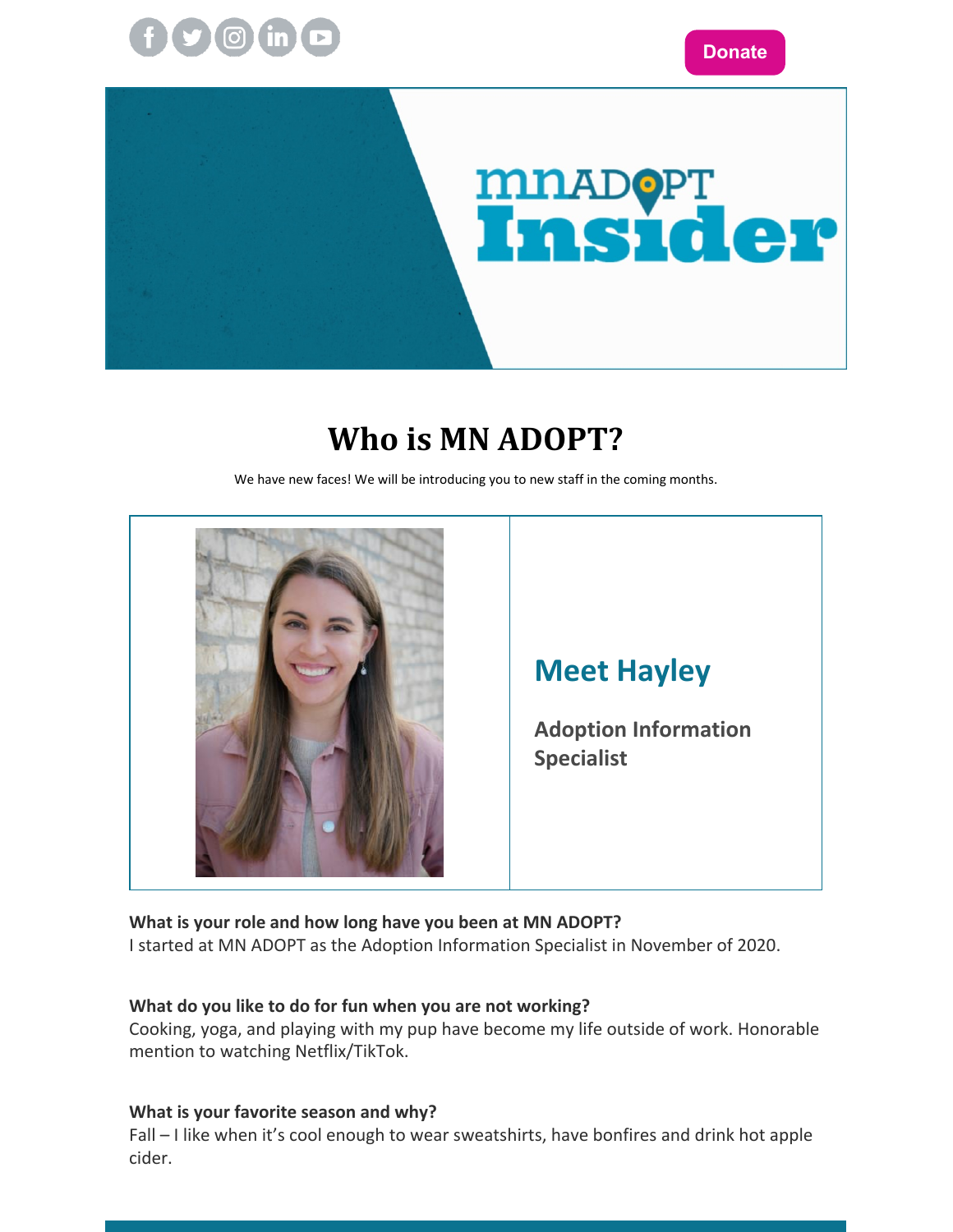# **Program Highlight**



**The Education Program** continues to offer all AdoptEd and FosterEd workshops via webinar. We're excited so many have expressed how wonderful this option is for them, even without a pandemic.

Many of our attendees enjoy the live webinars from the comfort of their home, and they don't have to find a sitter! In addition, parents are enjoying access to our [webinar](https://www.mnadopt.org/education/webinar-library/webinars-topic/) library as most live webinars are also recorded. You'll see a new look and easier way to locate the topic you're interested in.

Oh and great news! All of our April workshops are offered for FREE! We look forward to having you tune in.

> **Find your next [webinar](https://education.mnadopt.org/v2/?c=events)**

# **MN ADOPT: Library Series**



# **LEARN MORE ABOUT FOSTER CARE**

**Free Virtual Event** 

The foster care system provides refuge for more than 10,000 children at any given time in Minnesota. Over 700 of whom are waiting to be adopted.

Common myths can make the prospect of fostering/adopting more intimidating than it should be.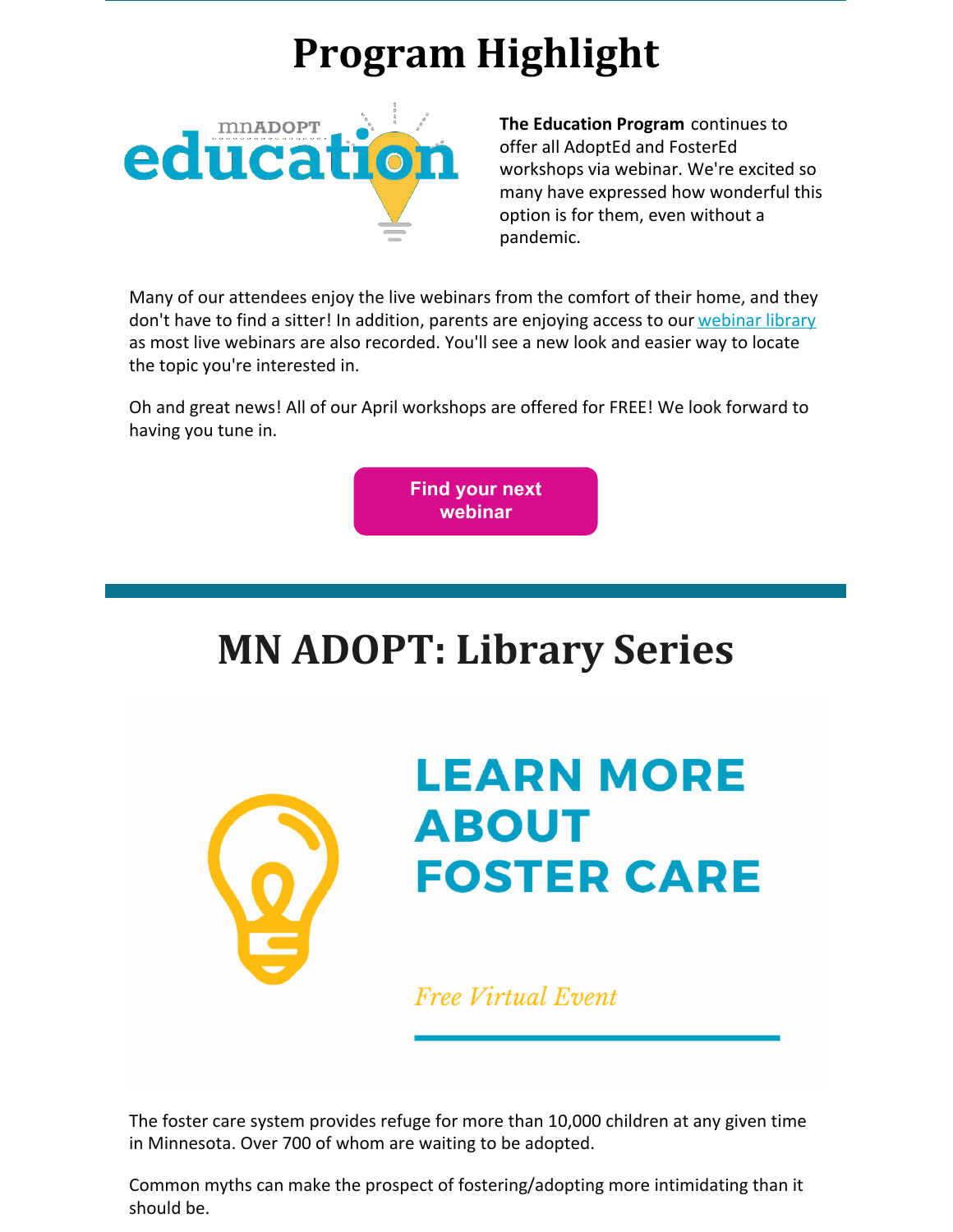Learn more about foster care and adoption, learn how to become an advocate! A panel of social workers, adoptive parents and adoptees will share their experiences and information about foster care and adoption in Minnesota.

Join in on March 10 @ 6:30 PM



## **Resource Corner**

### **Adoption Tax Credit**



Have questions about how to claim the adoption tax credit?

NACAC's adoption tax credit expert, Josh Kroll, presents a webinar on the federal adoption tax credit outlining the steps to file.

**[Adoption](https://www.nacac.org/resource/adoption-tax-credit/) Tax Credit Webinar**

**Did you know** that subsidized adoptions from foster care can claim the adoption tax credit even without expenses?

**Did you know** domestic private adoptions can claim expenses the year after they are paid even if the adoption isn't finalized or an expectant mother has been identified?

**Did you know** you can file for the adoption tax credit without hiring a tax preparer, or your current tax preparer can file this for you?

Josh Kroll has been helping adoptive families with the credit since 2004.

## **Community Connections**

The Reel Hope Project makes videos of kids in Minnesota who are waiting to be adopted. They partner with counties, adoption agencies, and faith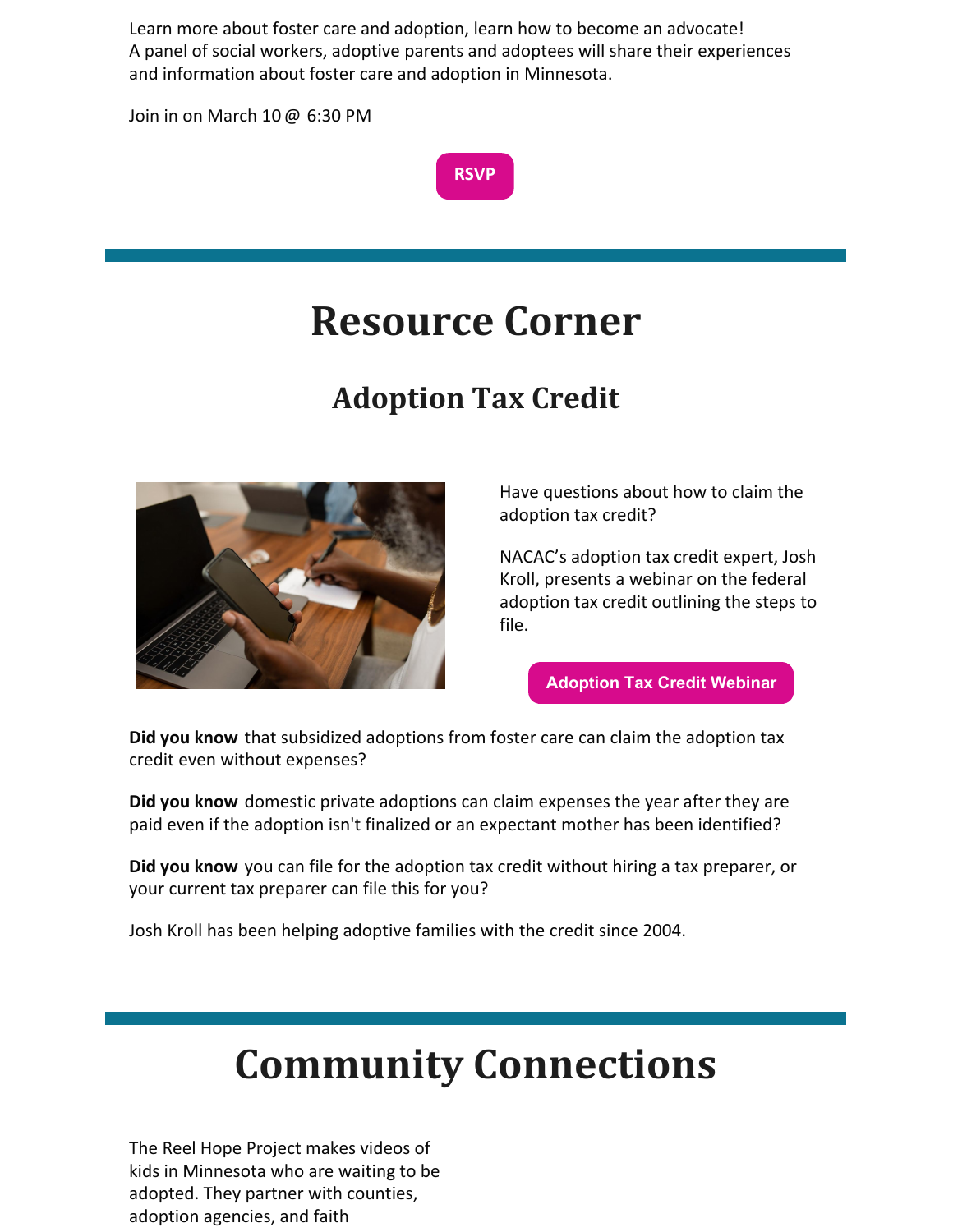communities to film these two-minute profile videos and share them across the state.

Their goal: A forever family for every child. Since 2016, The Reel Hope Project has made reels featuring 211 children, 106 of whom have been matched with an adoptive family.



CALLING FOREVER FAMILIES! Have you adopted (or are you in the process of adopting) a Reel Hope kid? The Reel Hope Project would love to hear from you! They are seeking forever families to film "follow-up" reels to inspire more families to adopt from foster care. Scheduling and video shoot location are flexible.

You can view examples of family follow-up reels at: <https://www.thereelhopeproject.org/success-stories/>

To learn more or connect with The Reel Hope team about your experience, contact Kaycee at [kaycee@thereelhopeproject.org](mailto:kaycee@thereelhopeproject.org).



Telling your story is a powerful way to help others understand the importance of adopting from foster care and the needs of adoptive families. We are very much interested in hearing from those who have the following experiences:

- Families who have adopted from foster care.
- Individuals adopted from foster care.
- Individuals who have experienced foster care without being adopted.
- Individuals or families who have benefited from the MN ADOPT HELP Program.
- Individuals or families who have benefited from educational opportunities offered by MN ADOPT.